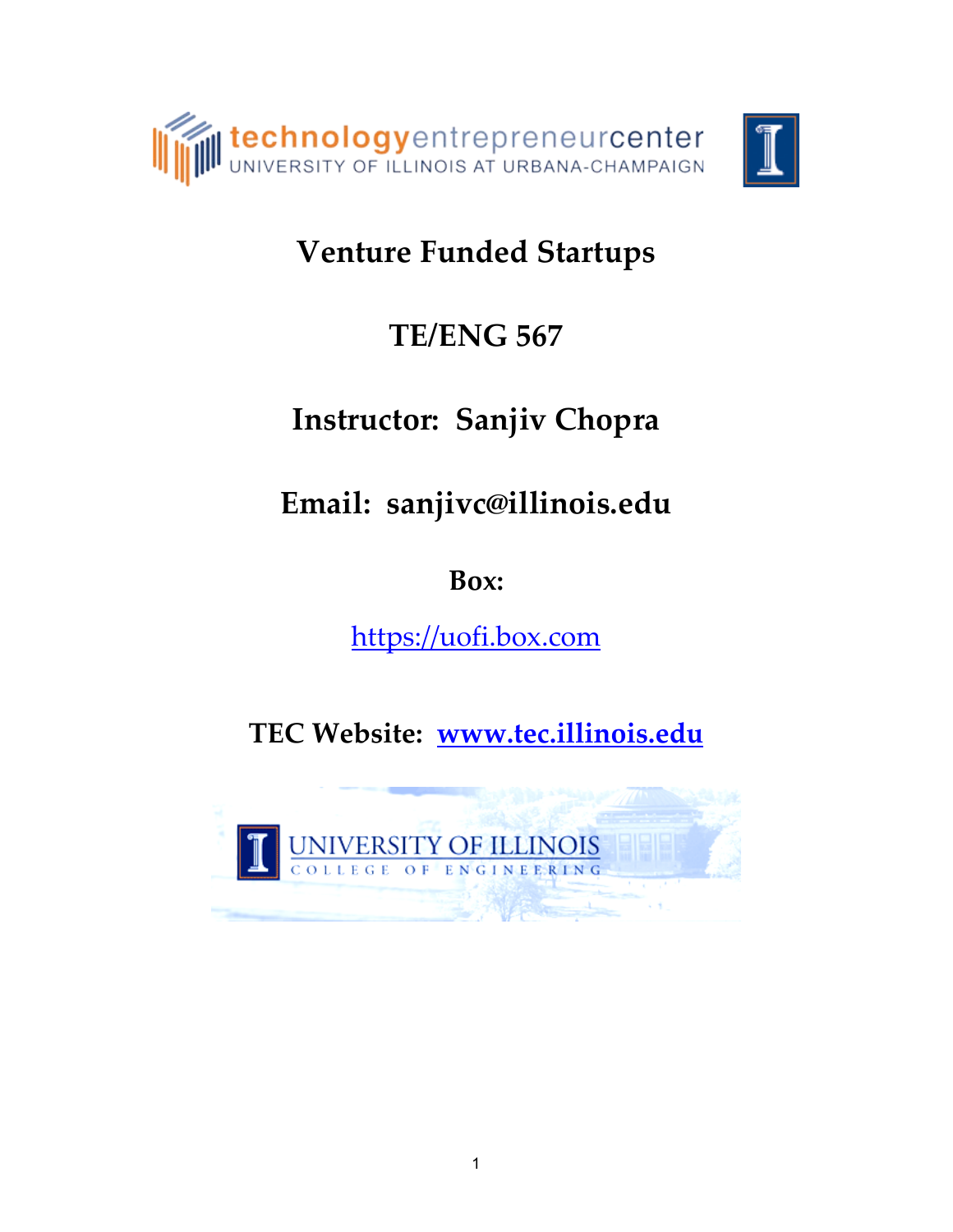#### **INTRODUCTION**

Venture Capital has become an increasingly important source of financing for technology based startups over the past decade. However the process and task of raising venture capital remains largely a black art to students and first time entrepreneurs. Without much prior knowledge first-time-entrepreneurs are often forced to negotiate terms of investment with Venture Capitalists (VCs) largely on their own, sometimes making costly mistakes! This course is designed to introduce students to the concepts, tools, and language used by Venture Capitalists. In particular we will look at how VC's evaluate, value, and structure new companies. Through assigned reading, classroom discussion, and case studies this course will address the following questions?

How does the venture capital industry work? How do venture capitalists evaluate new opportunities? How do venture capitalists value early stage companies? How is a typical venture capital deal structured? What is a term sheet? What is a cap table? Do you know what an "elevator pitch" is? Do you have one for your idea? How do you attract other stakeholders to your venture such as Employees, Board of Directors, etc.?

By its nature, the subject of Entrepreneurship is integrative, and so students will be expected to apply their knowledge from throughout the Engineering and Technology Entrepreneurship Center curriculum.

## **KEY CONCEPTS**

- 1. Opportunity Assessment: It is often said that venture capitalists like to invest in large, growing markets. It is also well known that good ideas often don't turn out to be good business opportunities. This section will actively explore those elements of the idea that make it good venture scale business opportunities.
- 2. Opportunity Articulation: You may have good ideas for a business but in order to attract employees and investors it is critical to effectively articulate your business proposition. You may use a succinct "elevator pitch" to communicate your ideas in a social setting or an "investor pitch" to present to a group of venture capital partners. Learn hwo to craft an appropriate message.
- 3. Venture Capital Finance: Discounted Cash Flow based methods to value stable businesses can be seldom used to value startup companies. In the presence of such uncertainty in cash flows projections, we will look at how venture capitalists value startups and determine their ownership interest.
- 4. Acquiring Risk capital: Technology based startups often have large financing requirement. Further this financing is required in presence of severe information and agency problems. We will review typical venture investment terms and see how they are designed to mitigate the affects of these problems.
- 5. Execution issues in Venture funded startups: Raising the necessary financing is only the start of the hard work to develop the product and acquire customers. In this section we will review the strategic and tactical issues around successful execution of the business plan. Major themes covered will include;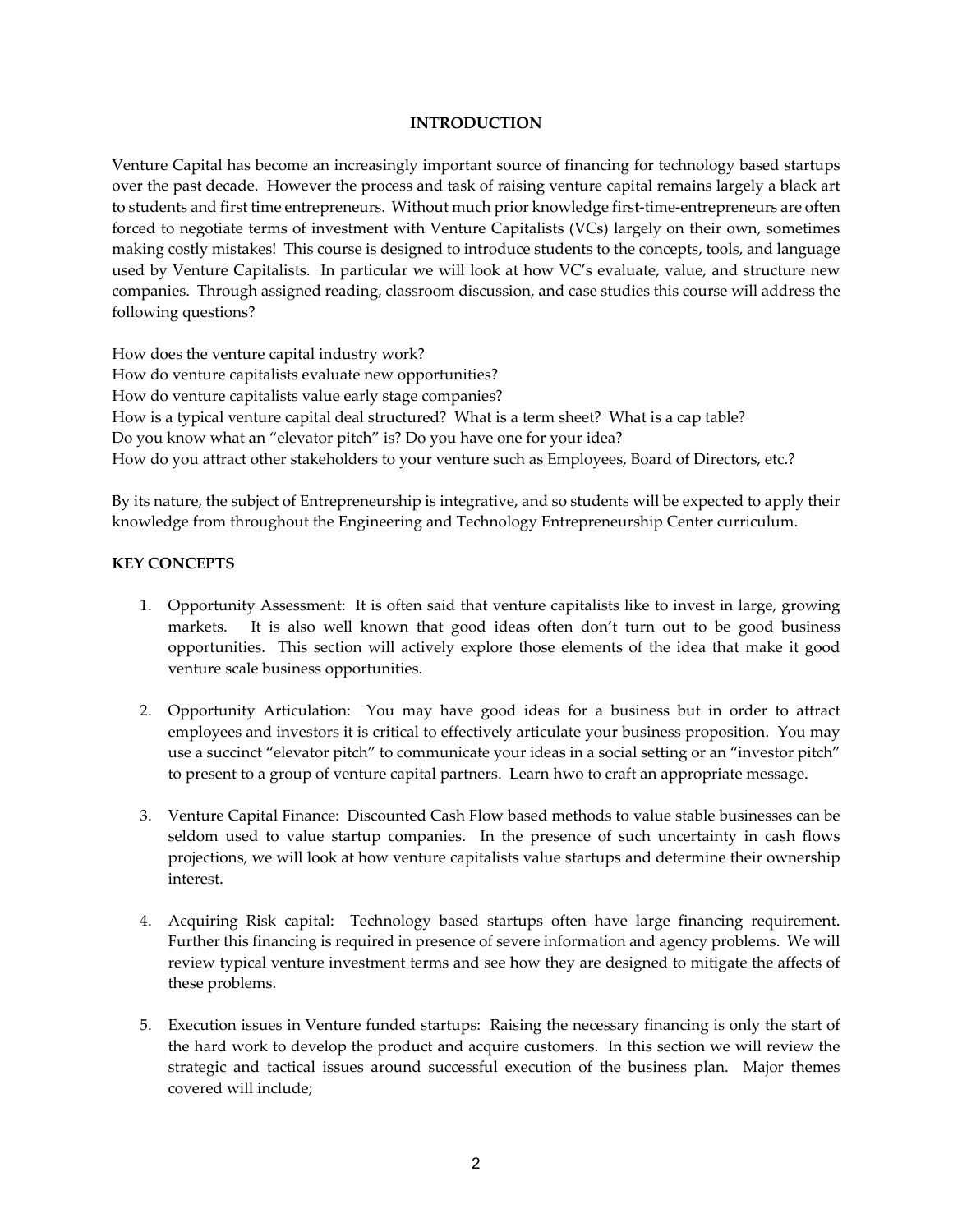- a. Developing a compelling Financial Plan
- b. Customer development and marketing
- c. Sales Execution
- d. Engineering / product development plan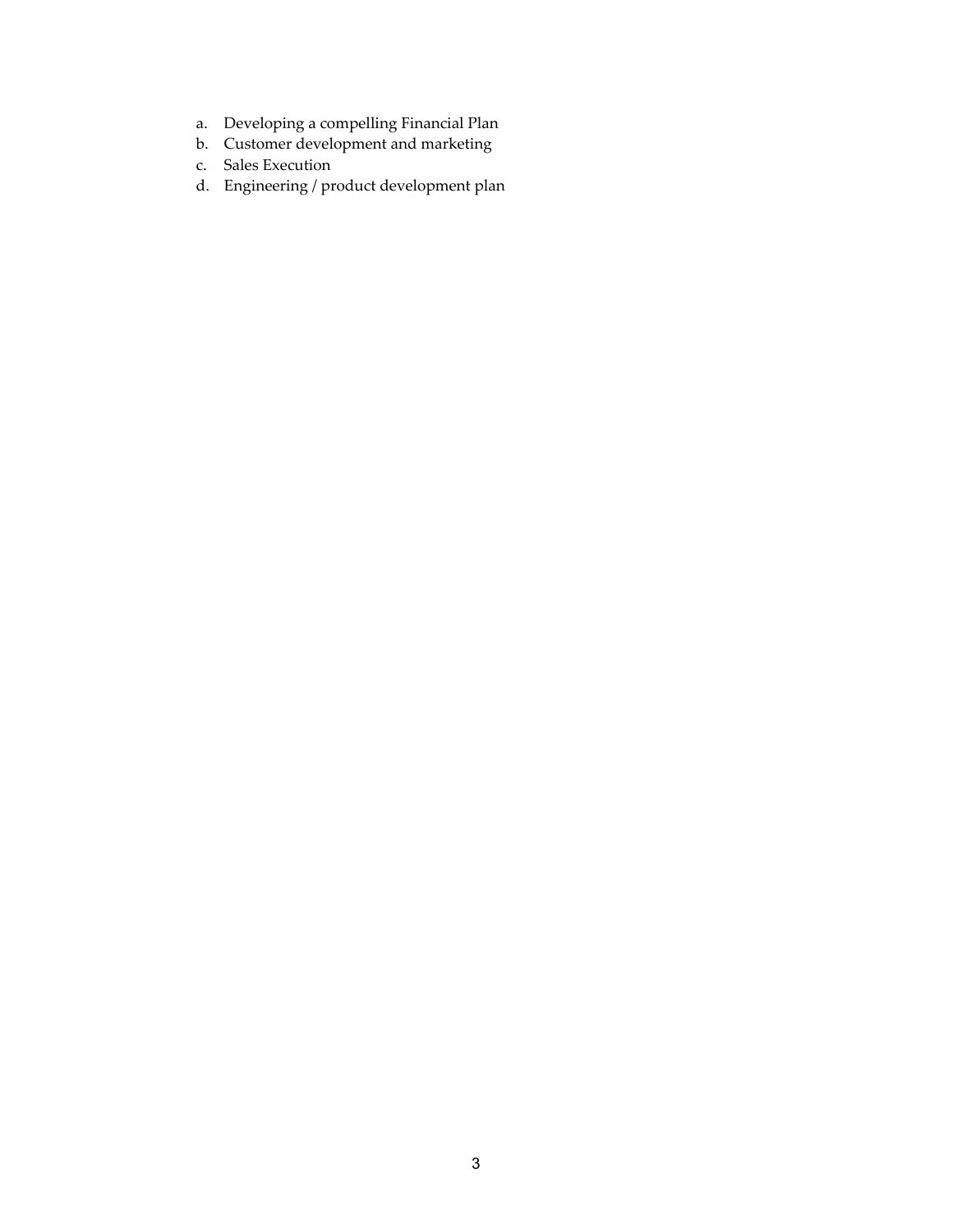#### **COURSE OBJECTIVES**

Through mandatory readings, case studies, and several topics explored in class, this course aims to equip students with a broad perspective on the central issues involved in Venture Funded Startups throughout the lifecycle of the company.

## **COURSE MATERIALS**

#### *REQUIRED:*

- TE/ENG 567 Course Packet
- Additional readings may be handed out throughout the semester.

### *REFERENCES:*

- *The Entrepreneurial Venture,* Sahlman, Stevenson, Roberts, and Bhide , 1999, ISBN 0-87584-892-3
- *Term Sheets & Valuations,* Alex Wilmerding, 2003, ISBN 1-58762-068-5

### *PRE-REQUISITES:*

- For on-campus students: Currently pursuing a Graduate degree
- For on-line students: Must have completed a Bachelor degree

## **REQUIREMENTS AND GRADING**

## *ON-CAMPUS STUDENTS:*

## Contact hours:

One 50-minute lecture-discussion per week. A 50-minute session is counted as 1 contact hour. Thus, there is 1 contact hours per week x 14 weeks = 14 total contact hours.

Grades:

Grades for on-campus students will be determined on the basis of class attendance, group homework assignments, a midterm exam and a student's choice between a final exam or a group/ individual final project.

#### 1. Attendance:

If you are not in class you are missing a lot of discussion and not getting the most out of the class. So be there.

2. Group homework assignments:

There will be 4-5 homework assignments that need to be done is small groups. Each team must turn in a 2-3 page HW solution. The optimum team size is 3 people.

## 3. Midterm Exam:

The midterm will be a take home exam. The midterm may consist of short-answer questions and/or a case to be read, analyzed, and submitted for grading. Midterm exam can be done individually or in groups.

4. Choice of Final Exam or Final Project: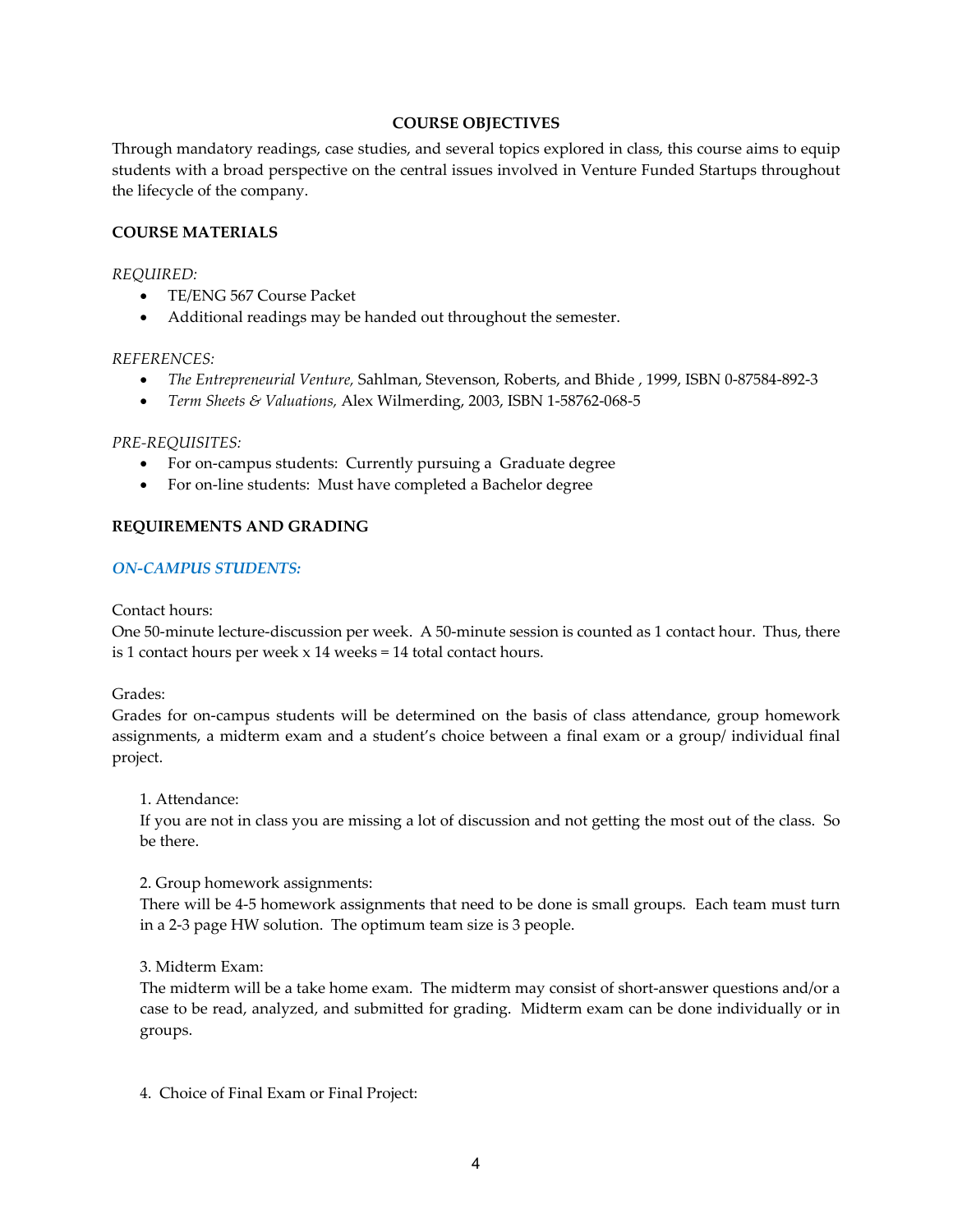Students can choose to take a final exam or opt to do an individual/group final project. The details of the two options are as follows:

Final exam option:

The final exam will be a take home exam. The final exam may consist of short-answer questions and/or short cases to be read, analyzed, and submitted for grading. Final exam can be done individually or in groups.

Final individual/group project option:

Students can choose to do a final project instead of a final exam. The final project will be a topic that is relevant to the contents of the course. Possible topics could include writing a 10-12 page business plan for a real startup, developing a detailed financial plan for a real startup, presenting a startup to a group of VC's in a venture summit, as a VC evaluate an investment opportunity in a startup, etc. Please get your ideas for the project approved by me prior to working on it.

Grades for on-campus students are determined as follows;

| • Class participation         | 5%  |
|-------------------------------|-----|
| • Group HW assignments        | 25% |
| $\bullet$ Midterm exam        | 35% |
| • Final exam or group project | 35% |

## *ON-LINE STUDENTS (DISTANCE LEARNERS):*

### Contact hours:

One 50-minute lecture-discussion per week. A 50-minute session is counted as 1 contact hour. Thus, there is 1 contact hours per week x 14 weeks = 14 total contact hours.

## Grades:

Grades for online students will be determined on the basis of individual/group homework assignments, a take home midterm exam and a student's choice between a final exam or a group/ individual final project.

1. Individual/Group homework assignments:

There will be 4-5 homework assignments that need to be done individually or in small groups. Each person or team must turn in a 2-3 page HW solution.

## 2. Midterm Exam:

The midterm will be a take home exam. The midterm may consist of short-answer questions and/or a case to be read, analyzed, and submitted for grading. Midterm exam can be done individually or in groups.

3. Choice of Final Exam or Final Project:

Students can choose to take a final exam or opt to do an individual/group final project. The details of the two options are as follows:

Final exam option: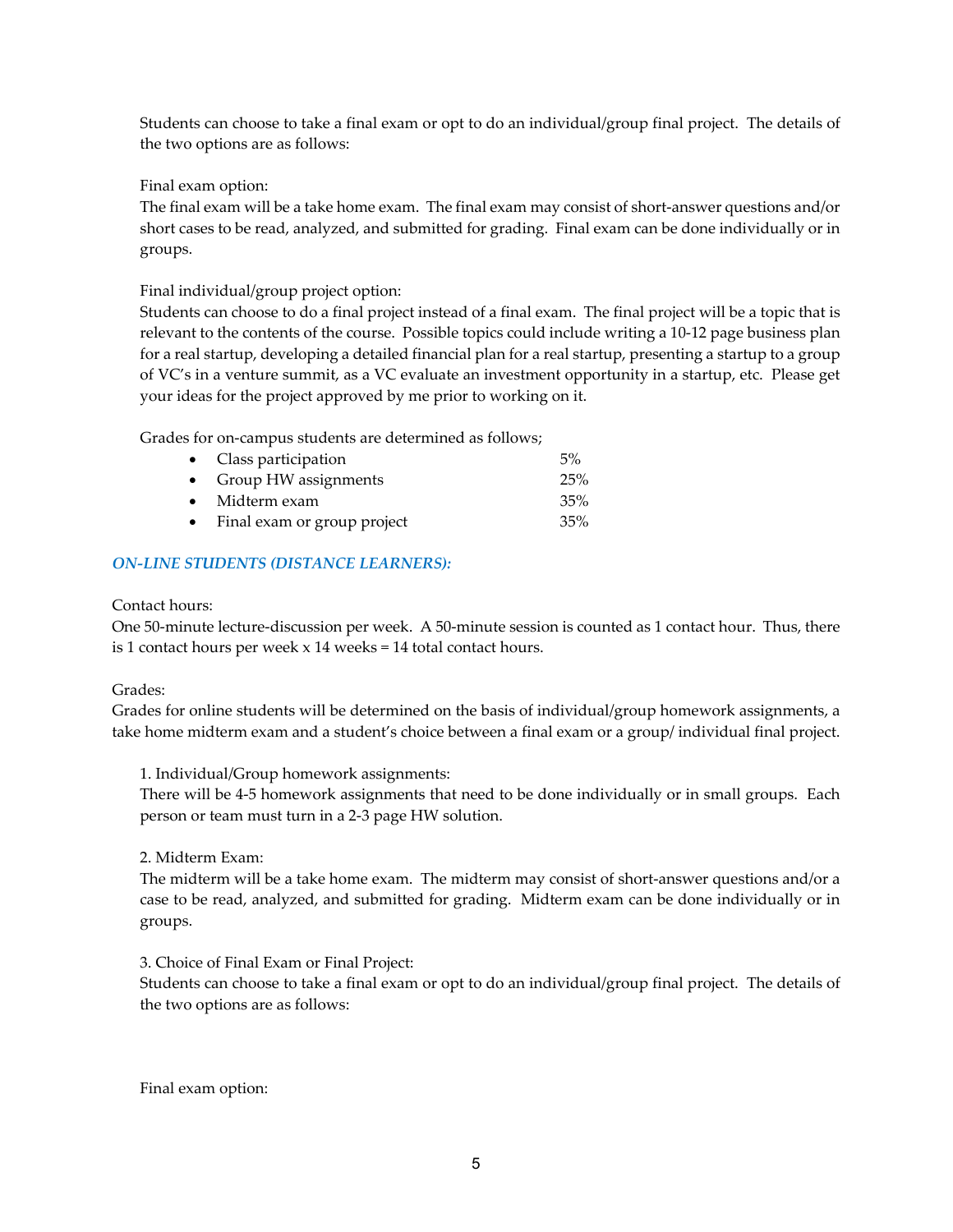The final exam will be a take home exam. The final exam may consist of short-answer questions and/or short cases to be read, analyzed, and submitted at the end of the period. Final exam can be done individually or in groups.

Final individual/group project option:

Students can choose to do a final project instead of a final exam. The final project will be a topic that is relevant to the contents of the course. Possible topics could include writing a 10-12 page business plan for a real startup, developing a detailed financial plan for a real startup, presenting a startup to a group of VC's in a venture summit, as a VC evaluate an investment opportunity in a startup, etc. Please get your ideas for the project approved by me prior to working on it.

Grades for on-line students are determined as follows;

| • HW assignments        | $30\%$ |
|-------------------------|--------|
| $\bullet$ Midterm exam  | 35%    |
| • Final exam or Project | 35%    |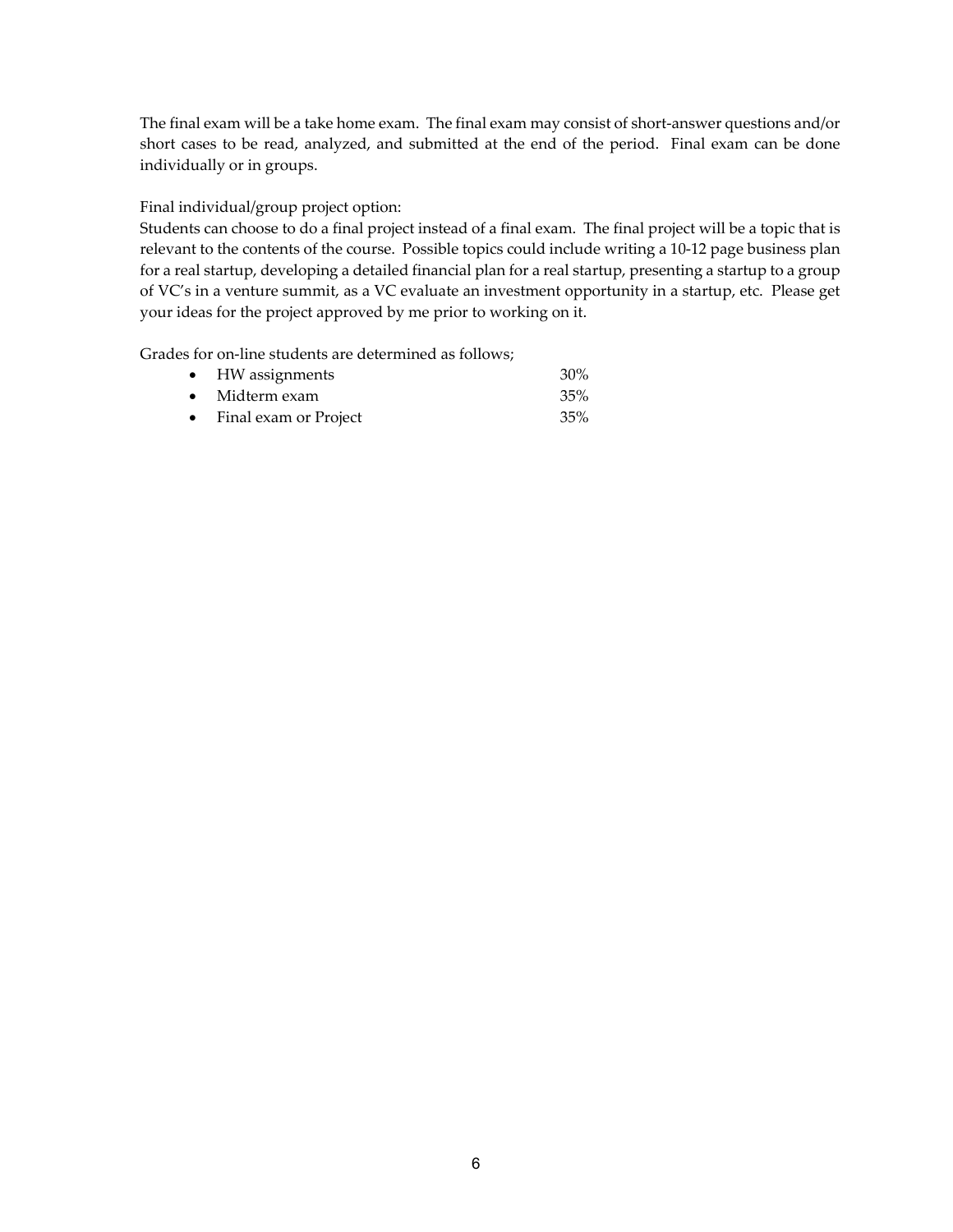## **READING LIST AND WEEKLY READING SCHEDULE**

## **You must complete the homework after reading the assigned reading for that week but prior to viewing the lecture video for that week.**

### **Week 1: Entrepreneurship and Venture Capital Overview**

- 1. "A perspective on Entrepreneurship", Howard H. Stevenson, Harvard Business School, 9- 384-131.
- 2. "The Founder's Dilemma", Noam Wasserman, Harvard Business Review, February, 2008.
- 3. "How venture capital works", Bob Zider, Harvard Business Review, November-December 1998.

### **Week 2: Venture Scale Opportunity Assessment**

- 1. "How venture capitalists evaluate opportunities", Michael Roberts, Lauren Barley, Harvard Business School 9-805-019
- 2. "Why the Lean Start-Up Changes Everything", Steve Blank, Harvard Business Review, May 2013
- 3. "Opportunity Articulation and Shaping" Worksheet
- 4. "Criteria for Evaluating Commercialization potential", Worksheet

### **Week 3: Case: Rent the Runway**

1. "Rent the Runway", Thomas Eisenmann, Laura Wining, Harvard Business School December, 2012.

## **Week 4: Opportunity Articulation (Elevator Pitch, Executive Summary, Investor presentation and Business Plan)**

- 1. "How to Make Your Case in 30 Seconds or Less", Nick Wreden, Harvard Management Communication Letter Article, January 2002
- 2. "Tips for presenting your 2 minute Elevator Pitch", UIUC
- 3. "How to write great business plan", William Sahlman, Harvard Business Review, July-August 1997
- 4. "The role of business models in capturing value from innovation, Henry Chesbrough and Richard Rosenbloom, ICC Volume 11, Number 3, 2002

#### **Week 5: Venture Capital Finance**

- 1. "The Basic Venture Capital Formula", William Sahlman, Harvard Business School 9-804-042
- 2. "Funding New Ventures: Valuation, Financing, and Capitalization Tables", Michael Roberts, Harvard Business School, 9-806-058
- 3. "Learn to Speak the Language of ROI", John O'Leary, Harvard Management Update 2002

#### **Week 6: Case: Rent the Runway (Again)**

1. "Rent the Runway", Thomas Eisenmann, Laura Wining, Harvard Business School December, 2012.

#### **Week 7: Venture Capital Term Sheet**

1. "New venture financing", Howard Stevenson, Michael Roberts, Harvard Business School 9- 802-131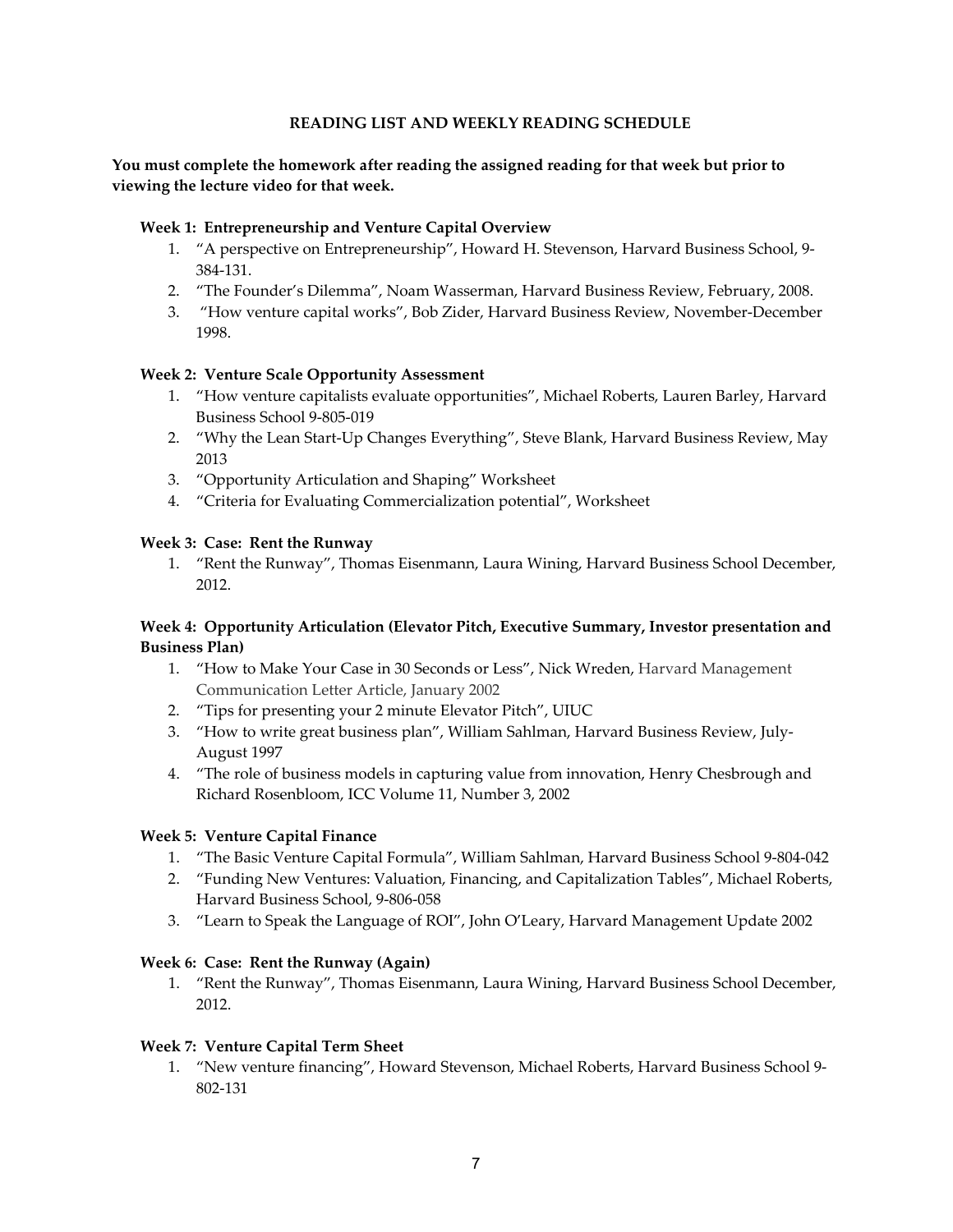2. "Deal Structure and Deal Terms", Michael Roberts, Howard Stevenson, Harvard Business School 9-806-085

## **Week 8: Venture Capital Terms continued…**

- 1. "Note on Attracting stakeholders", Amar Bhide, Howard Stevenson, Harvard Business School 9-389-139
- 2. "Board of Directors of Private companies", John Davis, Harvard Business School 9-805-154

#### **Take Home Midterm Exam**

### **Week 9: Spring Break**

#### **Week 10: Financial Plan for startups**

- 1. "Milestones for successful venture planning", Zenas Block, Ian C. Macmillan, Harvard Business Review, September 1985
- 2. "How much money does you new venture need?" James McNeill, Harvard Business Review, May-June 1986.

### **Week 11: Customer development and Marketing**

1. "Marketing Malpractice: The Cause and the Cure", Clayton Christensen, Scott Cook, Taddy Hall, Harvard Business Review, December 2005.

### **Week 12: Sales Execution**

1. "Business Marketing; Understand What Customers Value", James Anderson, James Narus, Harvard Business Review, November 1998.

#### **Week 13: Product Development**

1. "Defeating Feature Fatigue", Roland Rust, Debora Thompson, et. al., Harvard Business Review, February 2006.

#### **Week 14: Case: Good money after bad**

1. "Good Money After Bad", John W. Mullins, Harvard Business Review, March 2007.

## **Week 15: Open TBA**

### **Final Exam or Final Project**

#### **BACKGROUND READING**

- 1. Sanjiv Chopra, "Choose To Disrupt", Silicon India Magazine, May 2007.
- 2. Sanjiv Chopra, "Focus On Architectural Innovation" Silicon India Magazine, June 2007.
- 3. Sanjiv Chopra, "In Pursuit of Dominant Design", Silicon India Magazine, March 2007.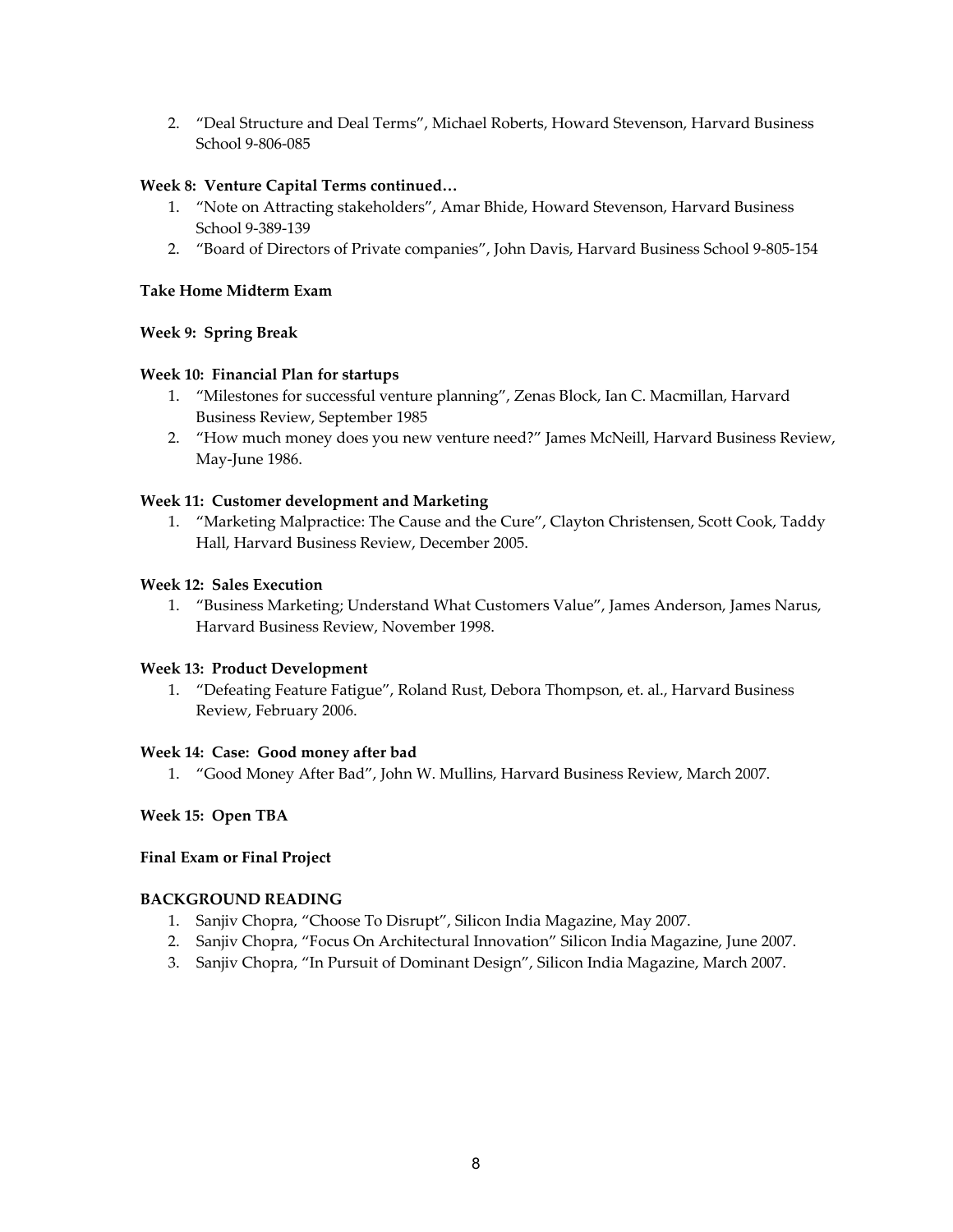#### **HOMEWORK ASSIGNMENTS**

## **You must complete the homework after reading the assigned reading for that week but prior to viewing the lecture video for that week.**

## **Due Date: Week 3 Rent the Runway**

1. Create a timeline of actions undertaken by Rent the Runway's cofounders. Do you agree with the decision to pursue each action? What actions are important in validating business model hypotheses and refining the concept? Can you suggest different actions that the cofounders should have taken?

## **Due Date: Week 6**

## **Rent the Runway**

1. As the case ends in Jan 2010, the cofounders are considering whether to: 1) Stick with the original plan to pursue operational improvements in 2010 before raising more capital in early 2011; or 2) accelerate fundraising in order to expand inventory and product range, enabling RTR to serve a broader set of customer segments and usage occasions. What would you do about this decision?

## **Due Date: Week 7 Valuation Problem Set**

- 1. John Madden, CEO of Dairy Products, Inc., sought to raise \$5M in private placement of equity in his early stage dairy products company. John conservatively projected net income of \$5M in year 5, and knew that comparable companies traded at a price earnings ratio of 20x.
	- a. What share of the company would a VC require today if his required rate of return was 50%? What if his required rate of return was only 30%?
	- b. If the company had 1,000,000 shares outstanding before the private placement, how many shares should the venture capitalist purchase? What price per share should he agree to pay if his required rate of return was 50%? 30%?
	- c. John feels that he may need as much as \$12M in total outside financing to launch his new product. If he sought to raise the full amount in this round, how much of his company would he have to give up? What price per share would the VC be willing to pay if his required rate of return was 50%? 30%?
- 2. Mike Doerr of Milkdud Capital liked John's plan but thought it naïve in one respect: to recruit a senior management team, he felt John would have to grant generous stock options in addition to the salaries projected in his business plan. From past experience, he felt management should have the ability to own at least 15% of the company by year 5. Given his beliefs, what share of the company should Mike insist on today if his required rate of return is 50%? 30%?
- 3. On further analysis and discussion, Mike and John agree that the company will probably need another round of funding in addition to the current \$5M. Mike believes that Dairy Products, Inc. will need an additional \$3M in equity at the beginning of year 3. While the first round investors (including himself) will require a 50% return, Mike feels that round 2 investors, in recognition of the progress made between now and then, will probably have a hurdle rate of only 30%. As before, management should have the ability to own a 15% share of the company by the end of year 5.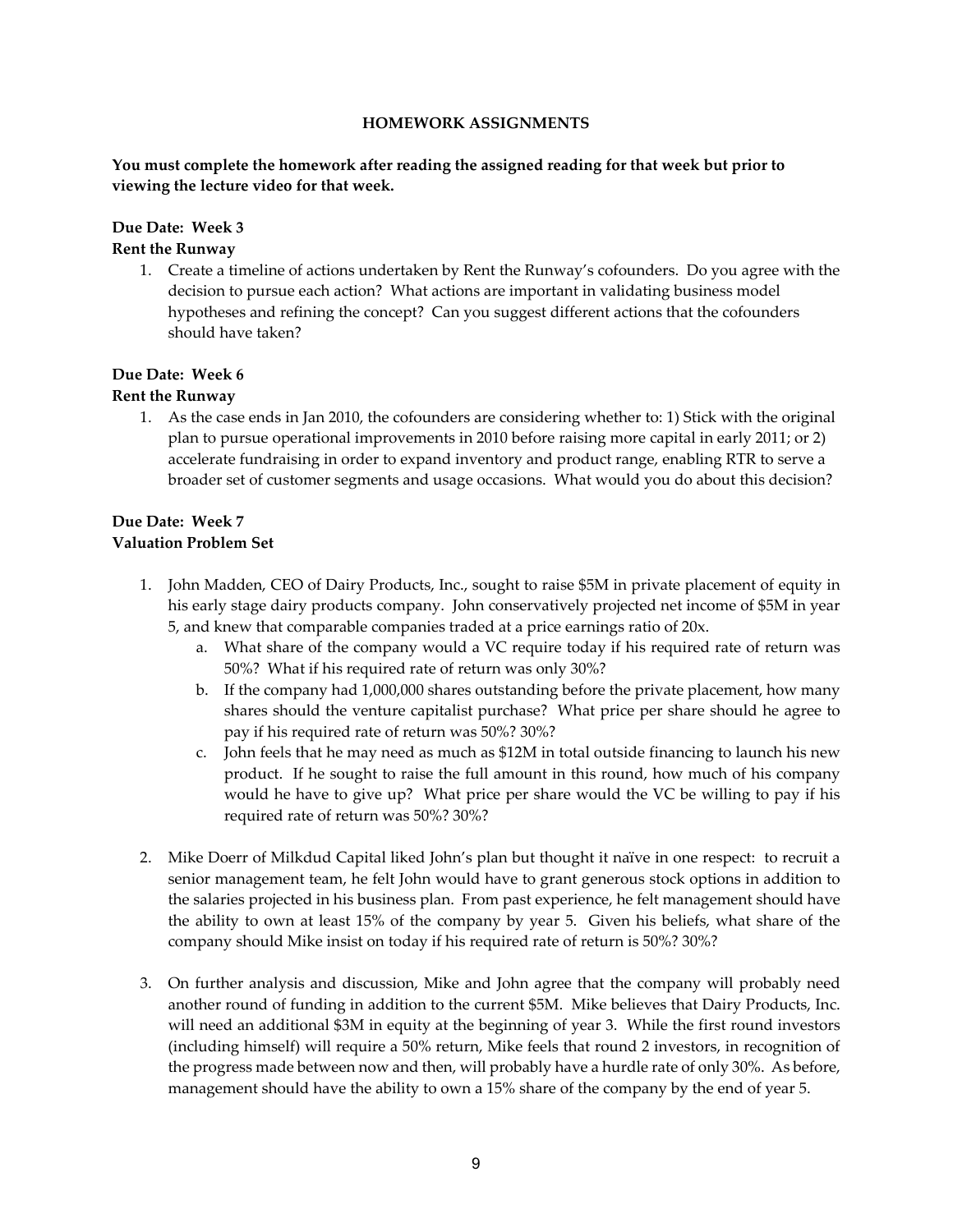- a. Based on this new information, what share of the company should Mike seek today? What price per share should he be willing to pay?
- b. What share of the company will the round 2 investors seek? What price per share will they be willing to pay?
- c. Suppose it was apparent in the beginning of year 3 that Dairy Products, Inc. would meet it's financial targets, but not until the end of year 7. How would your answers to part 3a and 3b change? If Mike took his pro-rate share of the round (to keep his percentage ownership of the company the same after the offering as it was before), what overall internal rate of return could he expect?

## **Due Date: Week 14**

### **HBR Case write up: Good money after bad**

1. Should Harbinson recommend further investment in Seven Peaks?